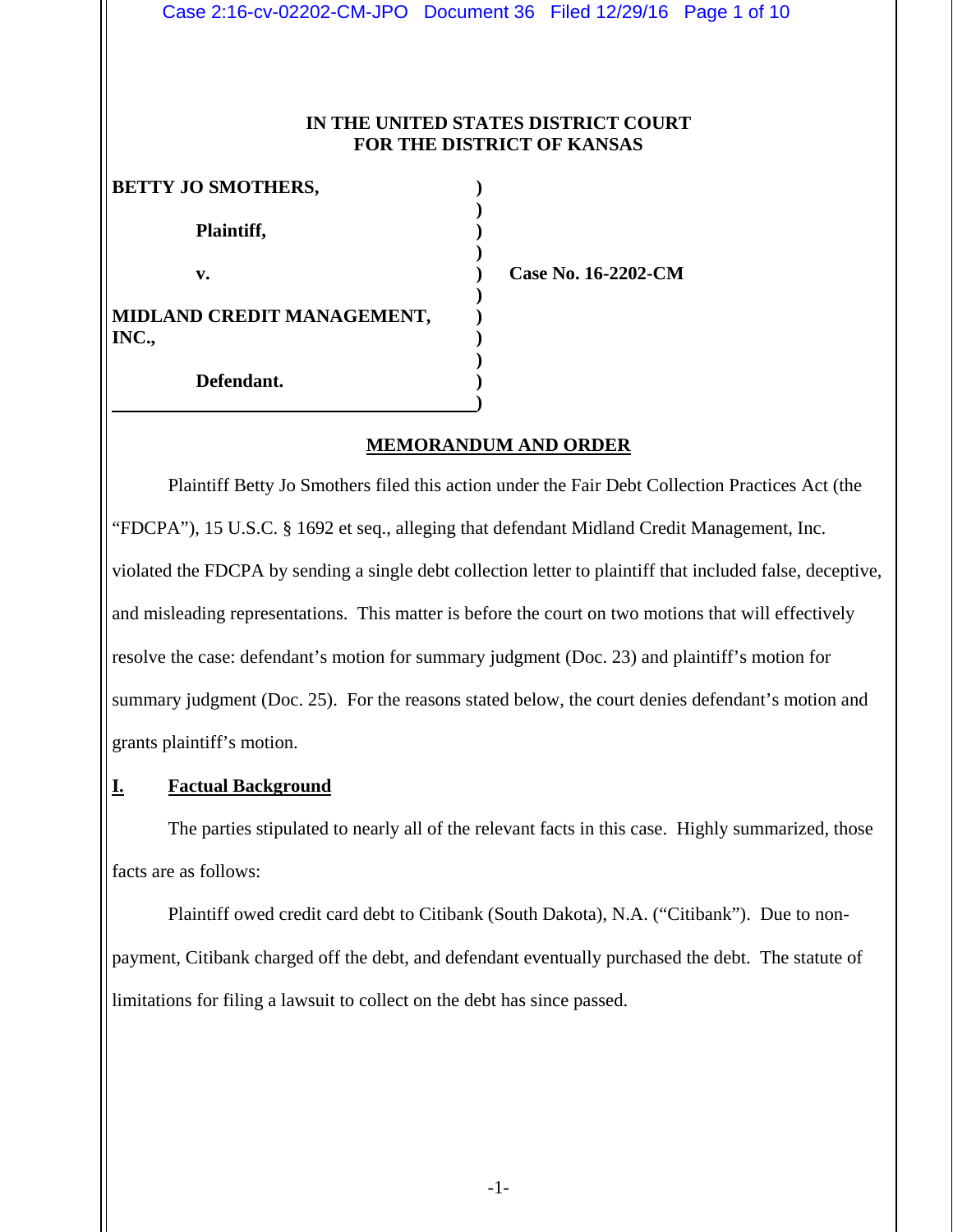After the statute of limitations expired, defendant sent a letter to plaintiff that states, "The law limits how long you can be sued on a debt. Because of the age of your debt, we will not sue you for it." The letter also includes the following:

|                                                                                                                                                                                                                              | <b>CALL US TODAY! (800) 282-2644</b>                                                                                |  |
|------------------------------------------------------------------------------------------------------------------------------------------------------------------------------------------------------------------------------|---------------------------------------------------------------------------------------------------------------------|--|
| <b>AVAILABLE PAYMENT OPTIONS</b>                                                                                                                                                                                             |                                                                                                                     |  |
| tion                                                                                                                                                                                                                         | 70% OFF                                                                                                             |  |
| Jotion                                                                                                                                                                                                                       | 50% OFF<br>Over 12 Months                                                                                           |  |
|                                                                                                                                                                                                                              | Monthly Payments As Low As: \$50 per month<br>Call today to discuss your options and get more details.              |  |
|                                                                                                                                                                                                                              | <b>Benefits of Paying Your Debt</b>                                                                                 |  |
| - Save \$17,715.27 if you pay by 02-26-2016 -<br>- Put this debt behind you -<br>No more communication on this account -<br>$-$ Peace of mind $-$<br>After receiving your final payment, we will consider the account paid*. |                                                                                                                     |  |
| we will report your account as Paid in Full for less than the full balance.                                                                                                                                                  | *If you pay your full balance, we will report your account as Paid in Full. If you pay less than your full balance, |  |
|                                                                                                                                                                                                                              | The letter does not threaten litigation. Moreover, defendant at all relevant times had a written policy             |  |

specifying that, after a debt was out of statute, defendant would not recalculate the statute of

limitations if it received a payment toward the debt—even if the law allowed revival.

#### **II. L Legal Standard**

ing that, after a debt was out of statute, defendant would not recalculate the statute of<br>
ons if it received a payment toward the debt—even if the law allowed revival.<br> **Legal Standard**<br>
Summary judgment is appropriate if issue as to any material fact" and that it is "entitled to judgment as a matter of law." Fed. R. Civ. P. 56(a). In applying this standard, the court views the evidence and all reasonable inferences therefrom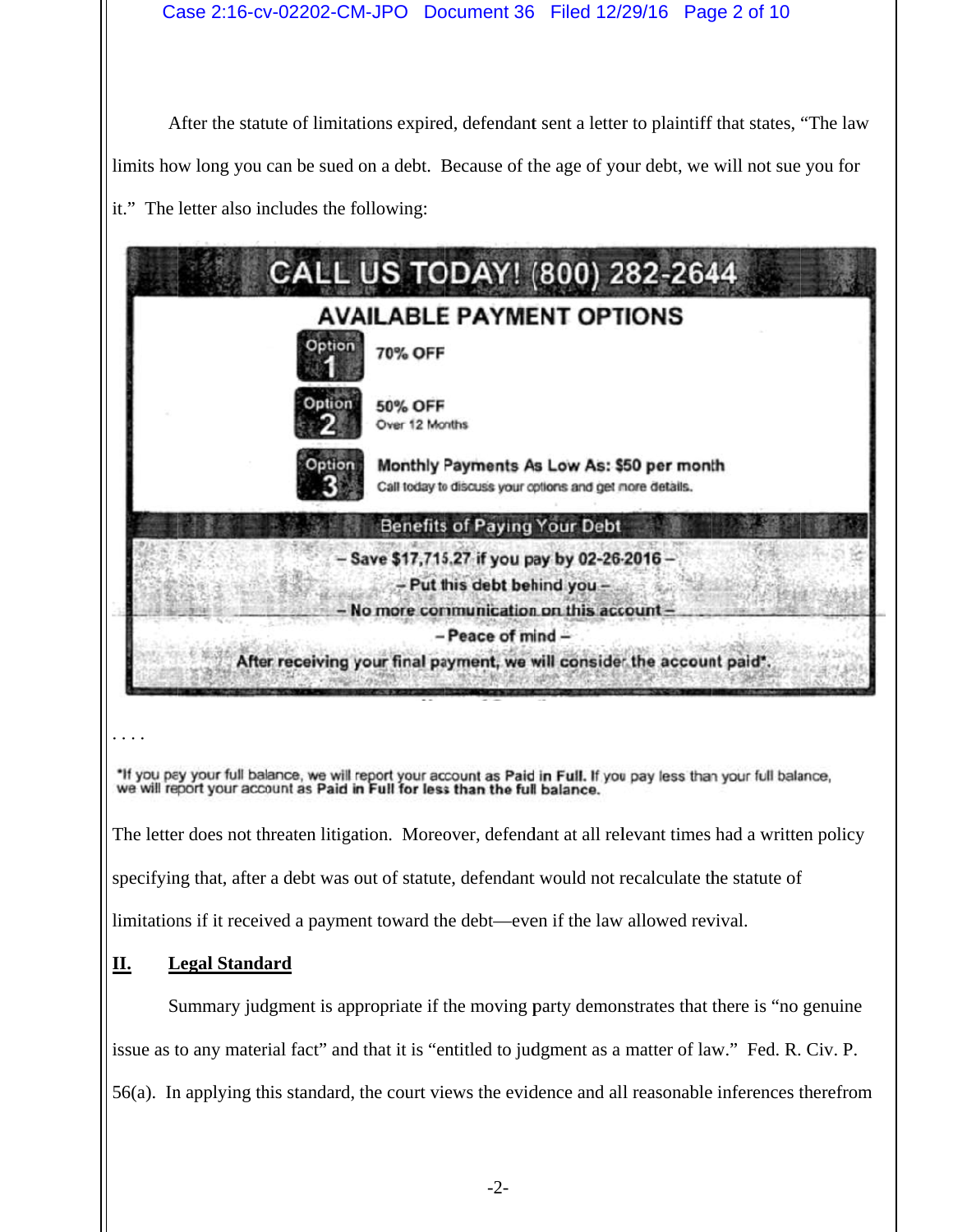#### Case 2:16-cv-02202-CM-JPO Document 36 Filed 12/29/16 Page 3 of 10

in the light most favorable to the nonmoving party. *Adler v. Wal-Mart Stores, Inc.*, 144 F.3d 664, 670 (10th Cir. 1998) (citing *Matsushita Elec. Indus. Co. v. Zenith Radio Corp.*, 475 U.S. 574, 587 (1986)).

#### **III. Discussion**

Congress enacted the FDCPA in response to reports of "abusive, deceptive, and unfair debt collection practices by many debt collectors." 15 U.S.C. § 1692(a). One of the purposes of the FDCPA is "to eliminate [these] abusive debt collection practices." *Id.* § 1692(e). To further this purpose, the FDCPA prohibits debt collectors from using "any false, deceptive, or misleading representation or means in connection with the collection of any debt." *Id.* § 1692e. To establish a violation of § 1692e, the plaintiff must show that (1) the plaintiff is a "consumer" and the defendant is a "debt collector" within the meaning of the FDCPA; (2) the debt arises out of a transaction "primarily for personal, family, or household purposes"; and (3) the defendant used a "false, deceptive, or misleading representation or means" when trying to collect the debt. *Id.* §§ 1692a, 1692e; *see also Yang v. Midland Credit Mgmt., Inc.*, No. 15-2686-JAR, 2016 WL 393726, at \*1 (D. Kan. Feb. 2, 2016). The parties agree that the first and second elements are not at issue; only the third element is disputed.

Plaintiff argues that she is entitled to summary judgment for two reasons: (1) defendant misrepresented the character and nature of the debt when it failed to disclose the revivable nature of a time-barred debt in Kansas; and (2) defendant engaged in a deceptive practice when it described the benefits of a partial payment without disclosing the legal consequences of such a payment in Kansas. These two arguments are based on Sections  $1692e(2)$ (A) and  $1692e(10)$  of the FDCPA. Defendant counters that summary judgment in its favor is justified because (1) the statute of limitations disclosure was true at the time defendant mailed the letter; (2) the disclosure would be true even if plaintiff made payments on the debt because defendant's policies prohibited suing on time-barred debt—regardless of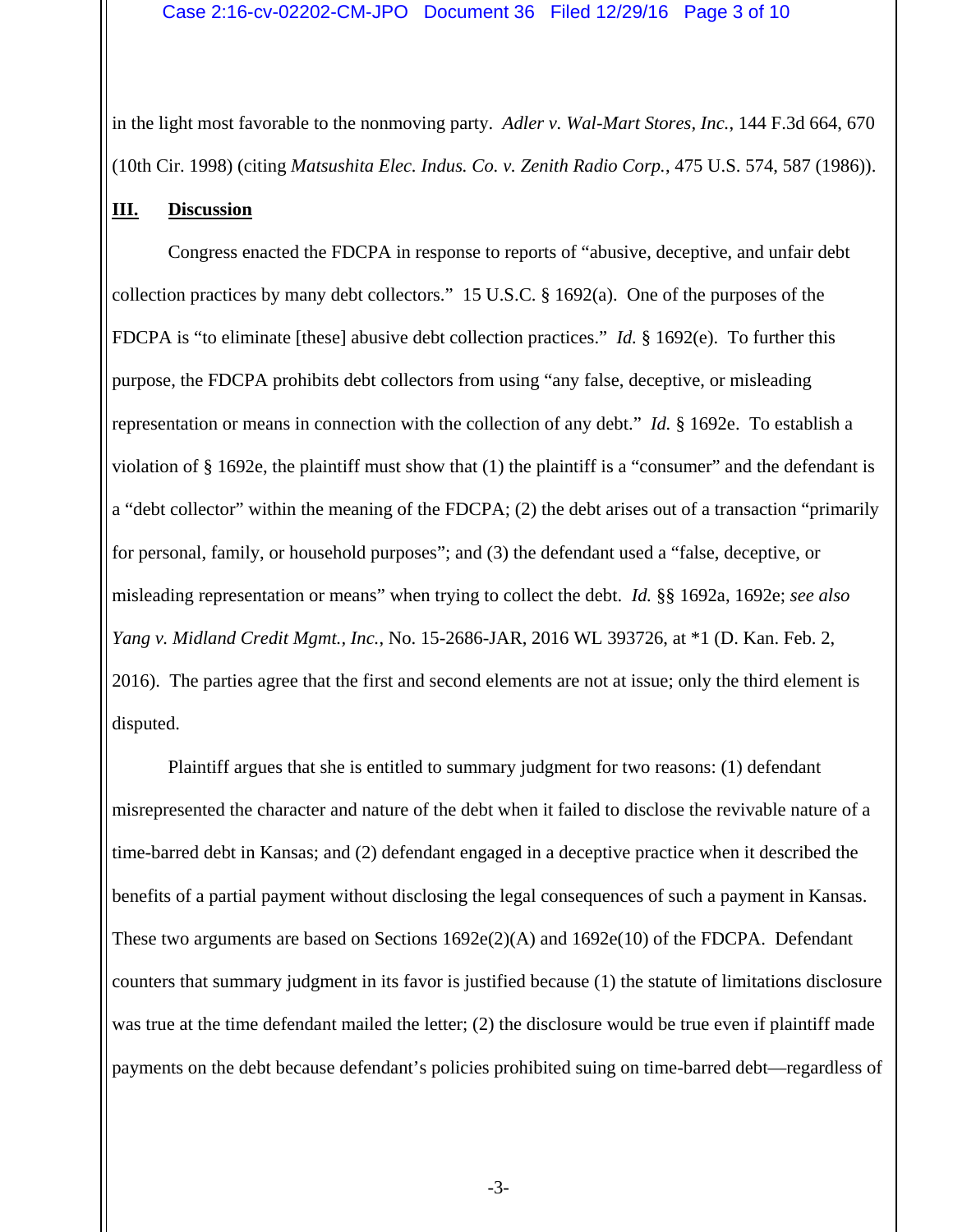#### Case 2:16-cv-02202-CM-JPO Document 36 Filed 12/29/16 Page 4 of 10

whether partial payment revived the statute of limitations; and (3) numerous courts have approved letters like the one issued here.

#### **A. FDCPA Standards**

When analyzing a claim under the FDCPA, the "overwhelming majority of Courts of Appeals" apply the "least sophisticated consumer" or the "least sophisticated debtor" standard, which is also referred to as the "unsophisticated consumer" or the "unsophisticated debtor" standard. *Jensen v. Pressler & Pressler*, 791 F.3d 413, 419 n.3 (3d Cir. 2015). Although the Tenth Circuit has not expressly adopted this standard, it has recognized that other circuits apply an objective standard when analyzing FDCPA claims, "measured by how the 'least sophisticated consumer' would interpret the notice received from the debt collector." *Ferree v. Marianos*, No. 97-6061, 1997 WL 687693, at \*1 (10th Cir. Nov. 3, 1997) (citation omitted). In *Ferree*, the Tenth Circuit explained that "the test is how the least sophisticated consumer––one not having the astuteness of a [lawyer] or even the sophistication of the average, everyday, common consumer––understands the notice he or she receives." *Id.* (citation omitted). The Tenth Circuit, however, also noted that the hypothetical consumer "can be presumed to possess a rudimentary amount of information about the world and a willingness to read a collection notice with some care." *Id.* (citation omitted). Based on this guidance from the Tenth Circuit and consistent with recent case law in this district, the court predicts that the Tenth Circuit would hold that the "least sophisticated consumer" standard applies to FDCPA claims. *See e.g.*, *Kalebaugh v. Berman & Rabin, P.A.*, 43 F. Supp. 3d 1215, 1222 (D. Kan. 2014); *Yang*, 2016 WL 393726, at \*3.

There is a circuit split over whether the application of the "least sophisticated consumer" test in § 1692e claims is a question of law or fact. *Kalebaugh*, 43 F. Supp. 3d at 1222. Although not definitively resolving the issue, in *Sheriff v. Gille*, the Supreme Court recently noted in dicta that "the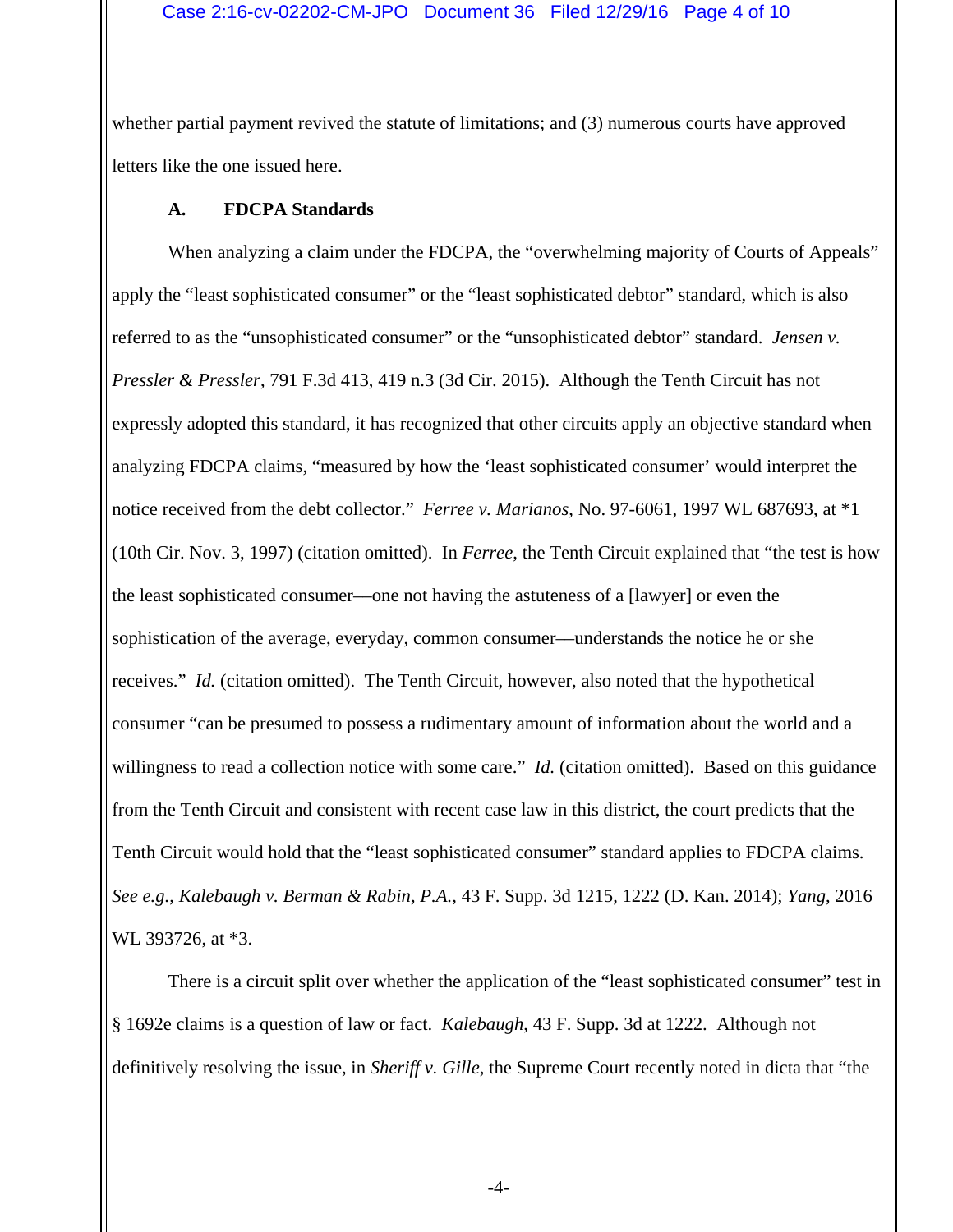#### Case 2:16-cv-02202-CM-JPO Document 36 Filed 12/29/16 Page 5 of 10

application of the FDCPA to [undisputed] facts is a question of law," and the lower court "therefore properly granted summary judgment" on the issue of whether a practice was "false, deceptive, and misleading." 136 S. Ct. 1594, 1603 n.7 (2016). This is consistent with the Second, Fourth, and Ninth Circuits, which "have determined that the question [of] whether a communication is false and deceptive in violation of [§] 1692e is a question of law for the [c]ourt." *Kalebaugh*, 43 F. Supp. 3d at 1222 (citations omitted). Further, although the Fifth, Sixth, Seventh, and Eleventh Circuits held this determination is a question of fact, these courts have "explained that not all cases require a jury trial if material facts are not disputed and the court is able to decide the case as a matter of law based on the language in the collection letter." *Id*. Consistent with the Supreme Court's dicta and recent case law from this district, the court predicts that "the Tenth Circuit would decide that the determination of whether the language in a collection letter is confusing or misleading to the least sophisticated consumer under § 1692e is a question of law." *Yang*, 2016 WL 393726, at \*3.

### **B. 15 U.S.C. § 1692e(2)(A)**

In Section  $1692e(2)$ (A), the FDCPA prohibits the false representation of "the character, amount, or legal status of any debt." Plaintiff first argues that defendant falsely represented the nature and character of the debt because defendant said that it would not sue plaintiff on her debt, because of the age of the debt. But if plaintiff made partial payments (as defendant encouraged in its letter), then under Kansas law, the statute of limitations on the debt would be revivable. In the letter, defendant represented that making payments would allow plaintiff to "put this debt behind her" and give plaintiff "peace of mind." Plaintiff argues that these "benefits" are not benefits at all, because the debt is already time-barred, and the only thing that could revive a collector's ability to sue on the debt is making the payments as defendant suggests.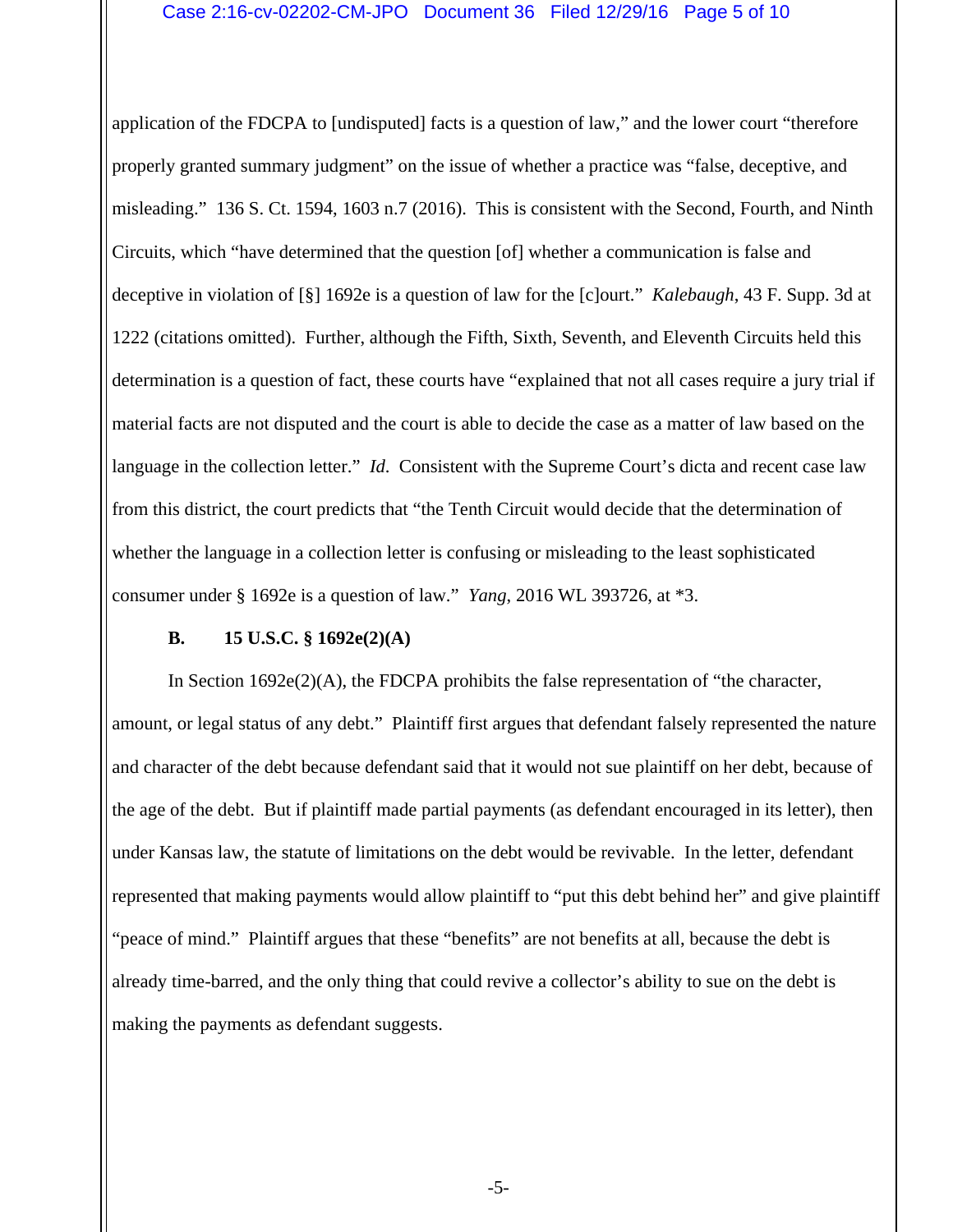The question here is whether defendant's statements that "[t]he law limits how long you can be sued on a debt," and "[b]ecause of the age of your debt, we will not sue you for it," taken in context with the rest of the letter, constituted a misrepresentation. Defendant's statements (that the law limits how long the consumer can be sued and that defendant would not sue on the debt) are technically true if viewed in isolation. The law does have limits, and defendant's policy is that it will not sue on stale debts. And although judicial enforcement of the debt is time-barred, the debt still exists. *See Huertas v. Galaxy Asset Mgmt.*, 641 F.3d 28, 32–33 (3d Cir. 2011); *Freyermuth v. Credit Bureau Servs., Inc.*, 248 F.3d 767, 771 (8th Cir. 2001) (holding that "in the absence of a threat of litigation or actual litigation, no violation of the FDCPA has occurred when a debt collector attempts to collect on a potentially time-barred debt that is otherwise valid").

But the statements are also incomplete. Once expired, the law's time limits can be revived in Kansas. Kan. Stat. Ann. § 60-520. And while defendant may not sue, defendant can resell the debt to a collector who may. Defendant's promise not to sue does not impact the legal effect of making a partial payment because the revival of a statute of limitations is statutory—not a decision made by a debt collector. *See Pantoja v. Portfolio Recovery Assocs., LLC*, 78 F. Supp. 3d 743, 746 (N.D. Ill. 2015) ("The debt is revived by operation of law, not at defendant's election."). Given these circumstances, listing the "benefits" of paying stale debt—while omitting the concurrent risks of paying the debt—is misleading to the least sophisticated consumer. The consumer may indeed receive some of the benefits listed, but she also exposes herself in Kansas to lawsuit on the previously-stale debt—perhaps not by defendant, but by another debt collector.

Plaintiff is not the first to raise the "misrepresentation by omission" issue. In *United States v. Asset Acceptance, LLC*, No. 8:12-CV-00182-JDW-EAJ, slip op. (M.D. Fla. Jan. 31, 2012), the Attorney General alleged that making demands on portfolios of stale debt can be deceptive. The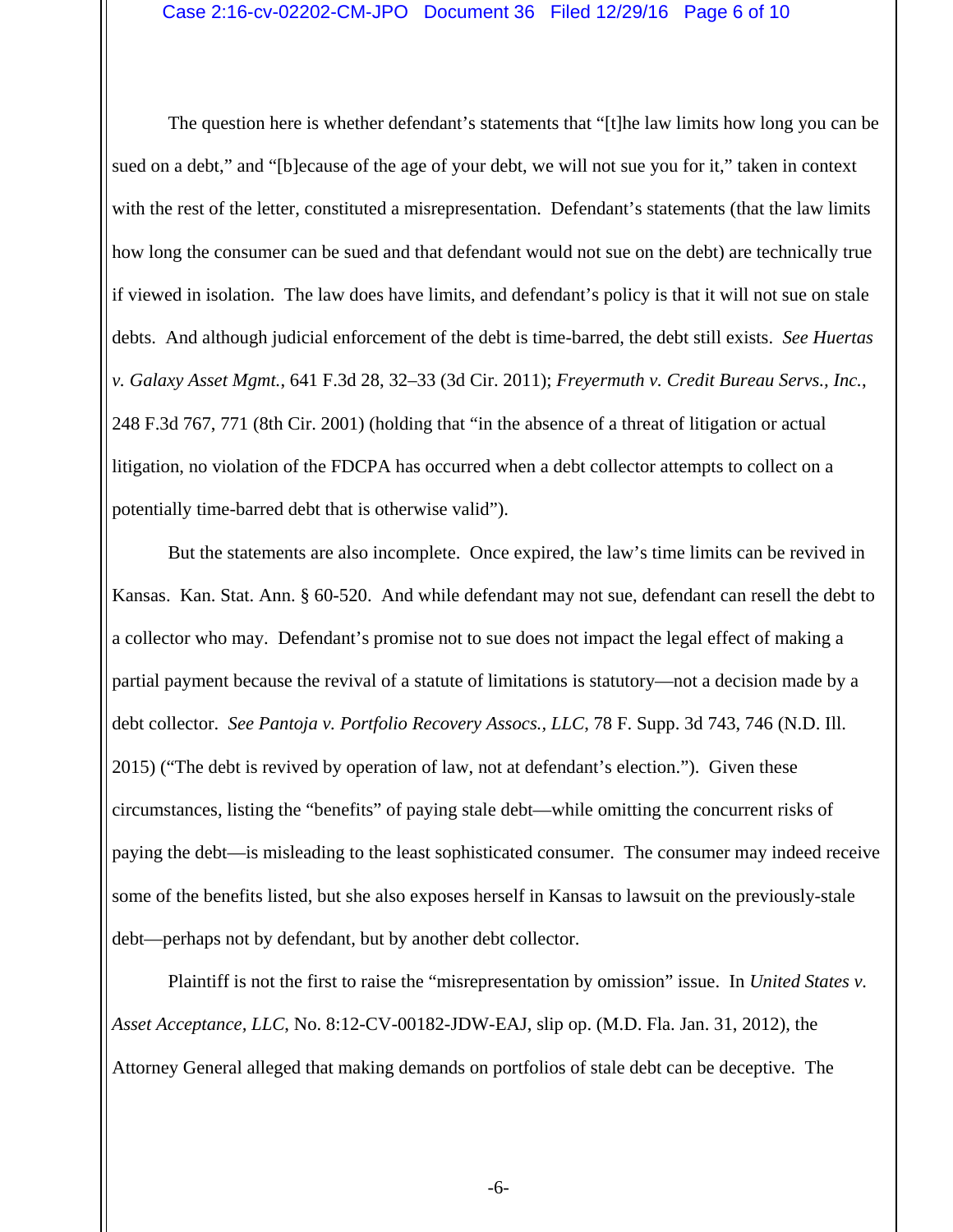#### Case 2:16-cv-02202-CM-JPO Document 36 Filed 12/29/16 Page 7 of 10

United States raised the concern that in some states, making a partial payment can revive a stale debt. (Doc. 26-3 at 12.) The court ultimately entered a consent decree that did not address that issue. Instead, the court required a disclosure that the statute of limitations had expired, but not that a partial payment would revive the statute of limitations. Defendant argues that the fact that the Federal Trade Commission agreed to omit the revival disclosure in the consent decree weighs in favor of defendant's arguments here. The court, however, declines to read too much into a consent decree that was likely the result of compromise.

Defendant also directs the court to guidance from the Consumer Financial Protection Bureau ("CFPB"). The CFPB considered issuing a rule that required debt collectors to disclose that a partial payment may revive the statute of limitations on some debts. Ultimately, the CFPB declined to move forward with a proposal:

Consumers may revive a time-barred debt under state law if they make a payment on it or acknowledge that the debt is theirs. Consumers may believe that these actions would be beneficial to them. To try to correct this impression, collectors could attempt to disclose that these actions in fact could permit collectors to subsequently file a lawsuit because the debt has been revived. However, the Bureau's testing to date suggests that consumers may not fully understand such a disclosure, because it seems counterintuitive to them.

*See* http://files.consumerfinance.gov/f/documents/20160727\_cfpb\_Outline\_of\_proposals.pdf. With all due respect to the CFPB, the court believes that a disclosure could be drafted in such a way as to make consumers aware of the risks attendant to making payments on a stale debt, without confusing them. The court recognizes that several other district courts have found it unnecessary to advise

consumers about the potential revival of a statute of limitations. *See*, *e.g., Olsen v. Cavalry Portfolio* 

*Servs., LLC*, No. 8:15-cv-2520-T-23AAS, 2016 WL 4248009, at \*2 (M.D. Fla. Aug. 11, 2016) ("[T]he

FDCPA imposes on Cavalry no duty to advise Olsen of potential defenses, including the expired

limitation or the consequence of partial payment"); *Filgueiras v. Portfolio Recovery Assocs., LLC*, No.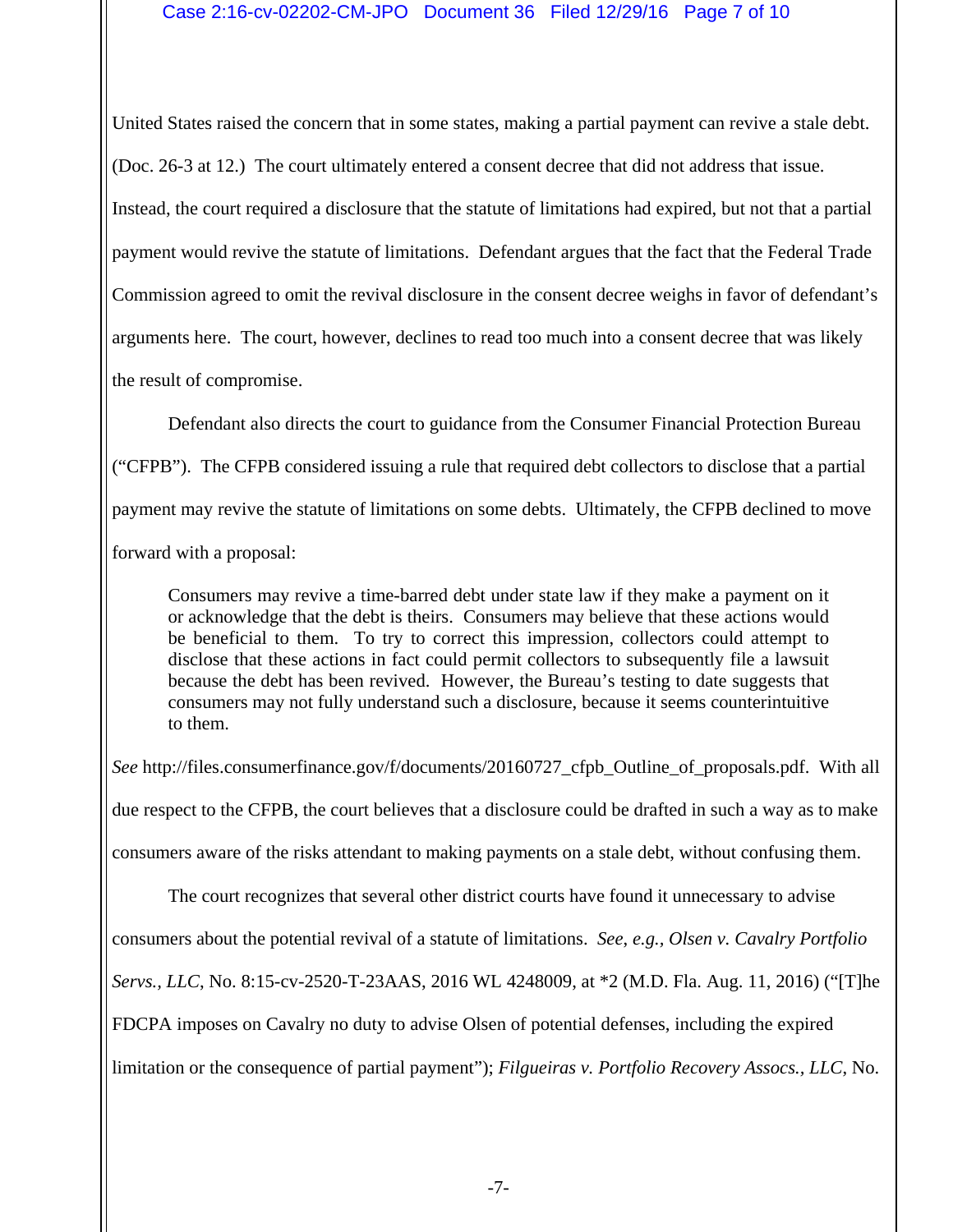15-8144, 2016 WL 1626958, at \*9–10 (D.N.J. Apr. 25, 2016) (accepting plaintiff's claim that partial payment "would restart the statute of limitations, giving [t]he creditor a new opportunity to sue for the full debt," but holding that a collection letter stating that "[b]ecause of the age of your debt, we will not sue you for it" did not violate the FDCPA); *Schaefer v. ARM Receivable Mgmt.*, No. 09-11666-DJC, 2011 WL 2847768, at \*4 (D. Mass. July 19, 2011).

 Three appellate courts, however, recently have expressed concern with a failure to disclose the possibility of revival—even if they did not ultimately rest their holding on the concern. *See*, *e.g., Daugherty v. Convergent Outsourcing, Inc.*, 836 F.3d 507, 513 (5th Cir. 2016) (finding the FDCPA claim plausible and holding that "we agree that a collection letter seeking payment on a time-barred debt (without disclosing its unenforceability) but offering a 'settlement' and inviting partial payment (without disclosing the possible pitfalls) could constitute a violation of the FDCPA."); *Buchanan v. Northland Group, Inc.*, 776 F.3d 393, 399 (6th Cir. 2015) (reversing dismissal of FDCPA claim involving a letter that used the term "settlement offer" and stating, "The other problem with the letter is that an unsophisticated debtor who cannot afford the settlement offer might nevertheless assume from the letter that some payment is better than no payment. Not true: Some payment is worse than no payment. The general rule in Michigan is that partial payment restarts the statute-of-limitations clock, giving the creditor a new opportunity to sue for the full debt. As a result, paying anything less than the settlement offer exposes a debtor to substantial new risk.") (internal citation omitted); *McMahon v. LVNV Funding, LLC*, 744 F.3d 1010, 1021 (7th Cir. 2014) (addressing a letter that offered to "settle" a debt and stating, "The fact that both [ ] letters contained an offer of settlement makes things worse, not better, since a gullible consumer who made a partial payment would inadvertently have reset the limitations period and made herself vulnerable to a suit on the full amount. That is why those offers only reinforced the misleading impression that the debt was legally enforceable."); *see also Magee v.*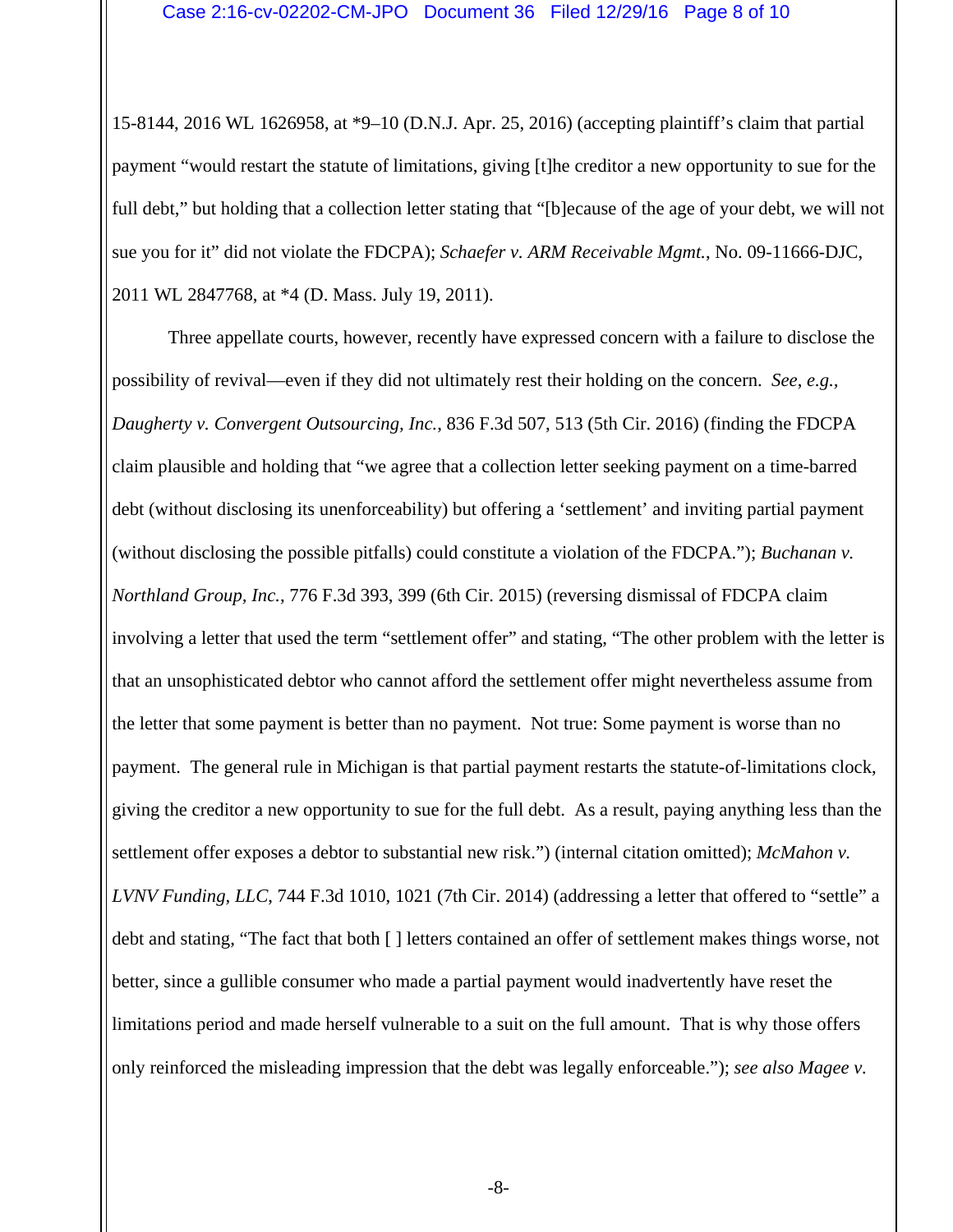*Portfolio Recovery Assocs., LLC*, No. 12 CV 1624, 2016 WL 2644763, at \*4 (N.D. Ill. May 9, 2016) (granting summary judgment for plaintiff where the debt collector used the term "settlement" and failed to include language that the law limits how long consumers can be sued on their debt or about potential revival of the debt upon a partial payment).

Although none of the courts identified above specifically held that a revival disclosure was required, resolution of the question also was unnecessary. The letters involved in those cases had other, independent problems. All of them discussed "settlement" of the debt, which was a critical factor in the court's opinions. Nevertheless, the court finds the courts' concerns about the lack of a revival disclosure persuasive. It is key to the court that the relevant standard is that of the least sophisticated consumer. The least sophisticated consumer most certainly would not be aware that making a payment could make the debt judicially enforceable again—particularly when the collector tells the consumer that the law limits how long she can be sued and that the collector will not sue. Explaining to the consumer all of the benefits she will receive by making payments on a stale debt, while neglecting to address Kansas law that would make the debt judicially enforceable again, is a misrepresentation of the character and legal status of the debt under the FDCPA. The court determines as a matter of law that defendant violated the FDCPA by sending the letter to plaintiff.

## **C. 15 U.S.C. § 1692e(10)**

Plaintiff's second argument is a slight variation on her first: that defendant engages in a deceptive practice by attempting to "lure" the least sophisticated consumer into making a payment on a time-barred debt, while failing to disclose the legal consequences of such a payment.

For the same reasons as above, the court determines that defendant violated § 1692e(10) with its letter. Section 1692e(10) prohibits "[t]he use of any false representation or deceptive means to collect or attempt to collect any debt or to obtain information concerning a consumer." Defendant's